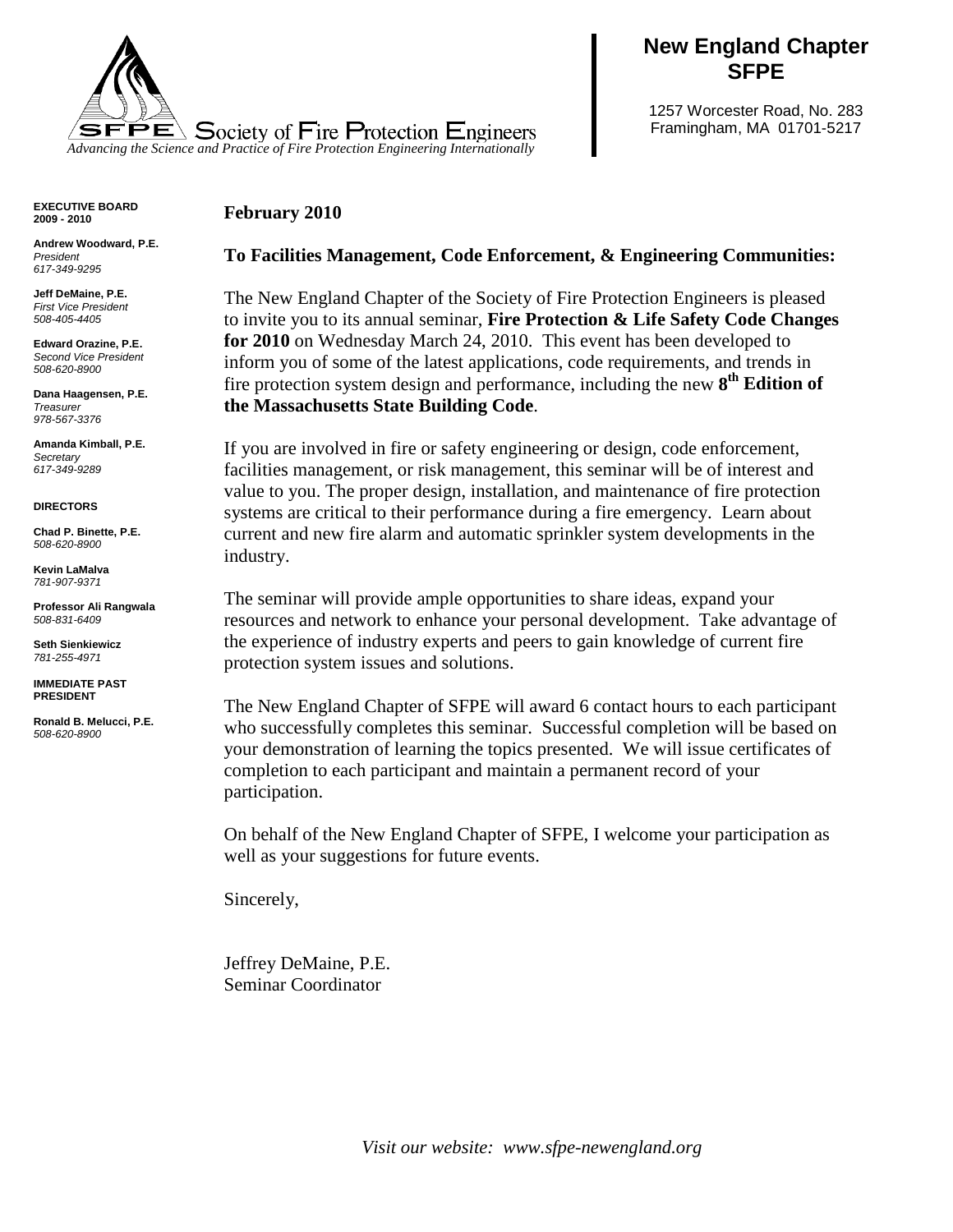## **Fire Protection & Life Safety Code Changes for 2010 Wednesday, March 24, 2010 Four Points by Sheraton – Norwood, Massachusetts**

### *Sponsored by the Society of Fire Protection Engineers – New England Chapter*

**Speakers:** Recognized industry professionals addressing pertinent fire protection system issues and relevant building and fire code implications.

**Who should attend:** Property Managers, Facilities Planners, Engineers, Designers, Code Enforcers, Loss Prevention Consultants, Fire Marshals, Asset Managers, Legal Professionals

#### **Schedule:**

*7:30 am* – *8:15 am* **Registration and Continental Breakfast Sponsored by Northeast Integrated Systems**

8:15 am – 9:45am

#### **NFPA 13 – 2010 Edition Update**

As with all NFPA standards, each cycle brings new and modified requirements into the codes and standards. During the development of the 2010 edition of the NFPA 13, the Technical Committees on Automatic Sprinklers processed over 500 proposal and 300 comments. This presentation will detail many of the more significant and interesting changes and provide some background on their development and committee intent.

*[James Lake, Staff Liaison to the Automatic Sprinkler Committees, National Fire Protection Association]*

*9:45 am* – *10:00 am* **Break - Sponsored by Siemens**

10:00 am – 11:30 am **The New 2010 NFPA 72: More Than Just a Fire Alarm Code**

The 2010 NFPA 72 is an all encompassing signaling systems code & standard that has been reorganized and expanded in scope and breadth. The total reorganization and expansion of NFPA 72 represents perhaps the largest change to an NFPA document in one cycle. The "users" and "customers" of NFPA 72, including many other NFPA codes, standards and guides, have asked for certain changes and technological advances have built up to the point where great changes were needed.

Attendees will learn of the new structure and content in NFPA 72 including: Emergency Communications Systems, Mass Notification Systems, hierarchical survivability requirements, simplified circuit performance designations, voice intelligibility requirements and testing protocols, low frequency alerting and many other technology changes incorporated into the 2010 edition. The *National Fire Alarm Code*® deals with the application, installation, location, performance, and maintenance of fire alarm systems and their components.

*[Robert P. Schifiliti, P.E., FSFPE, R.P. Schifiliti Associates, Inc.]*

*11:30 pm. – 12:30pm* **Luncheon** *(and Networking***) - Co-Sponsored by SimplexGrinnell and Tyco Fire Suppression and Building Products**

#### *12:30 pm – 2:00 pm*

### **Proposed Changes to Chapter 4 of the MA State Building Code Eighth Edition**

Mr. Nunnemacher will discuss significant proposed changes to Chapter 4 for the Eighth Edition of the Massachusetts State Building Code. Topics include requirements for fire sprinkler systems, standpipe systems, fire detection/alarm systems, and the new sections for carbon monoxide alarms and life safety systems.

*[Jake Nunnemacher, Massachusetts Department of Fire Services]*

*2:00pm – 2:15 pm* **Break - Sponsored by**

### *2:15 pm – 3:45 pm*

### **Hazardous Occupancy Requirements and Fire Protection Systems in the MA State Building Code Eighth Edition**

In conjunction with the Chapter 4 presentation, Mr. Cutler will be reviewing the provisions of the  $7<sup>th</sup>$  and  $8<sup>th</sup>$  Editions of the Massachusetts State Building Code concerning hazardous materials. This presentation will review the Topics will include the Code definitions of types of hazardous materials and the concepts of exempt amounts of hazardous materials, hazardous materials control areas and the High Hazard occupancies. Options for fire rated subdivision of a building and construction type choices related to storage and use of hazardous materials will be illustrated.

A second portion of this presentation will provide an overview of the requirements of Chapter 9, Fire Protection and Life Safety Systems, of the MSBC7 and MSBC8. Those requirements are generally unique to Massachusetts. The rationale for many of those unique requirements will be reviewed including the provisions related to high rise sprinklers, limitations on the use of NFPA 13R and 13D, voice alarm systems and fire department communications systems.

*[Harold Cutler, Consulting Fire Protection Engineer]*

*3:45 pm - Adjourn*

*Q and A session to follow each presentation*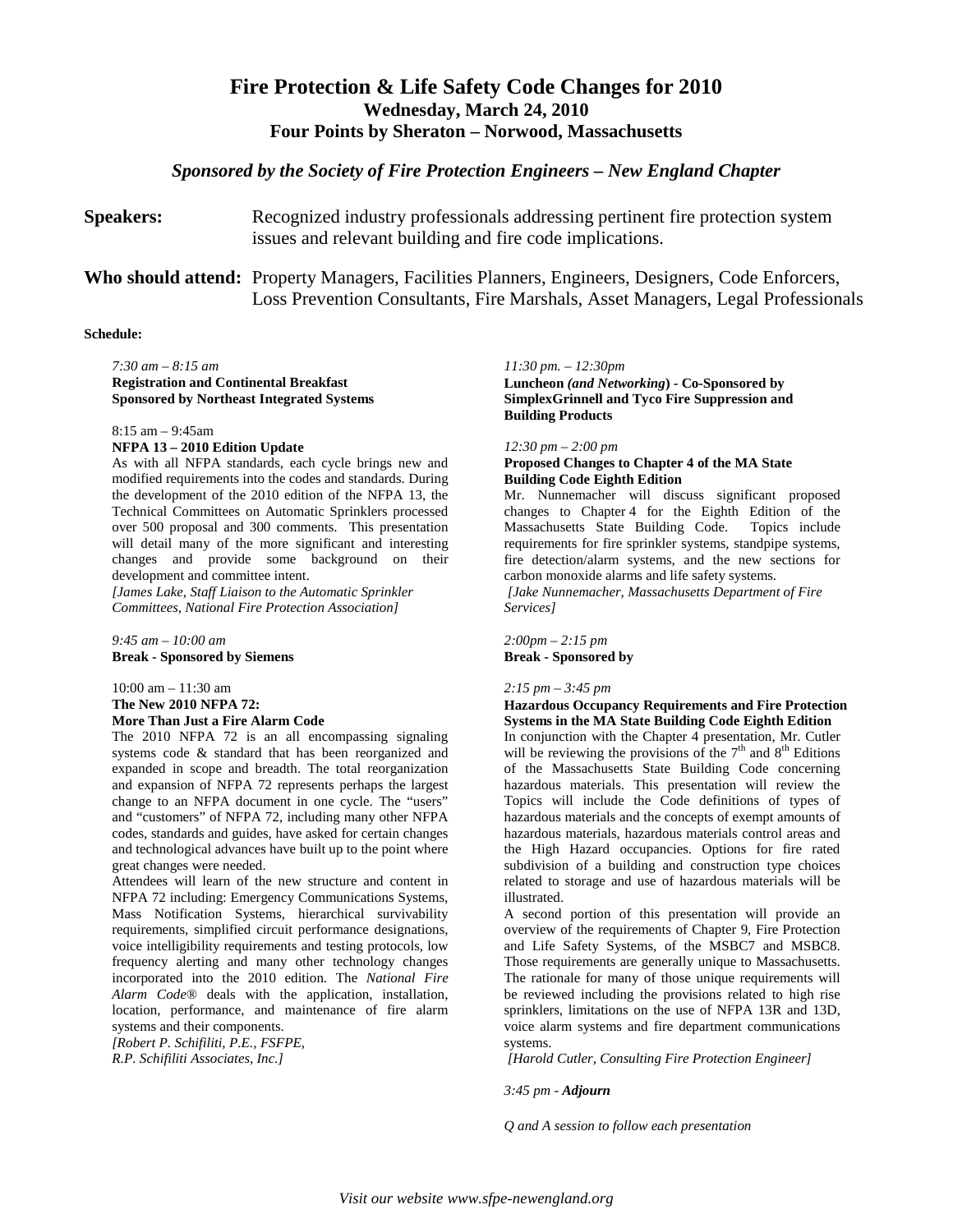### **General Information**

### **Date:**

Wednesday, March 24, 2010

#### **Location:**

Four Points by Sheraton Norwood 1125 Boston-Providence Turnpike (Route 1) Norwood, MA 02062 781-769-7900

### **Parking:**

Free surface lot parking at the Four Points

### **Registration Procedure:**

To register, go to [www.sfpe-newengland.org](http://www.sfpe-newengland.org/) and complete the online registration form on the Events Page. After filling out the form, payment can be made by a secured credit card transaction or by sending a check or money order.

For those using PO Number, , please register online at [www.sfpe-newengland.org](http://www.sfpe-newengland.org/) and fax a copy of the confirmation email and purchase order to 617-849-5855 or email info@sfpe-newengland.org.

### **For Further Information:**

Jeffrey DeMaine at 508-405-4405



**FIRE PROTECTION & LIFE SAFETY CODE CHANGES FOR 2010 Wednesday, March 24, 2010**

PLEASE TYPE OR PRINT. TO REGISTER MORE THAN ONE PERSON, THIS FORM MAY BE PHOTOCOPIED.

| Name                                                    | Company or                                        |
|---------------------------------------------------------|---------------------------------------------------|
|                                                         | <u> 1980 - Jan Alexander Alexander (h. 1980).</u> |
|                                                         | Affiliation                                       |
| City                                                    | Phone                                             |
| <u> 1980 - Andrea Stadt, fransk politiker (d. 1980)</u> |                                                   |
| $\mathsf{Zip} \_\_$                                     | PO Number                                         |
| <b>State</b>                                            |                                                   |
| $\Box$ Early Beginterian $\odot$ \$175.00 non-negative  | Englaced is check on money order nevable to       |

Early Registration  $\omega$  \$175.00 per person  *(Includes breakfast and lunch)* **(Prior to 3/18/10)**

Building/Fire Official Registration  $@$  \$125.00 per person  *(Includes breakfast and lunch)* **(Prior to 3/18/10)**

Registration  $@$  \$200.00 per person  *(Includes breakfast and lunch)* **(3/18/10 and after)** Enclosed is check or money order payable to: NEC-SFPE

**To register by check or money order, complete the online registration form and send your payment to SFPE-NEC, 1257 Worcester Road, No. 283, Framingham, MA 01701**

**Please note that Building and Fire Officials who register after March 17th will be charged the full registration rate of \$200.**

**Contact Hours:**

Continental breakfast upon arrival, buffet lunch and breaks included in registration fee.

6 hours awarded upon successful completion

### **Cancellation / Refunds:**

Cancellations received by facsimile or email prior to Thursday March 18, 2010 will be entitled to a full refund less a \$20.00 handling charge.

### **Directions:**

Four Points by Sheraton is conveniently located off I-95 in Norwood, MA.

From the North, take I-95 South to Exit 15B, Route 1 South toward Norwood. Travel 4.5 miles, the Four Points will be on your right after the Staples Plaza.

From the South, take I-95 North to Exit 11B, Neponset Street Norwood. Drive 7/10 of a mile and turn left onto Dean St. At traffic light, turn left onto Route 1, the Four Points will be on your right after the Staples Plaza.